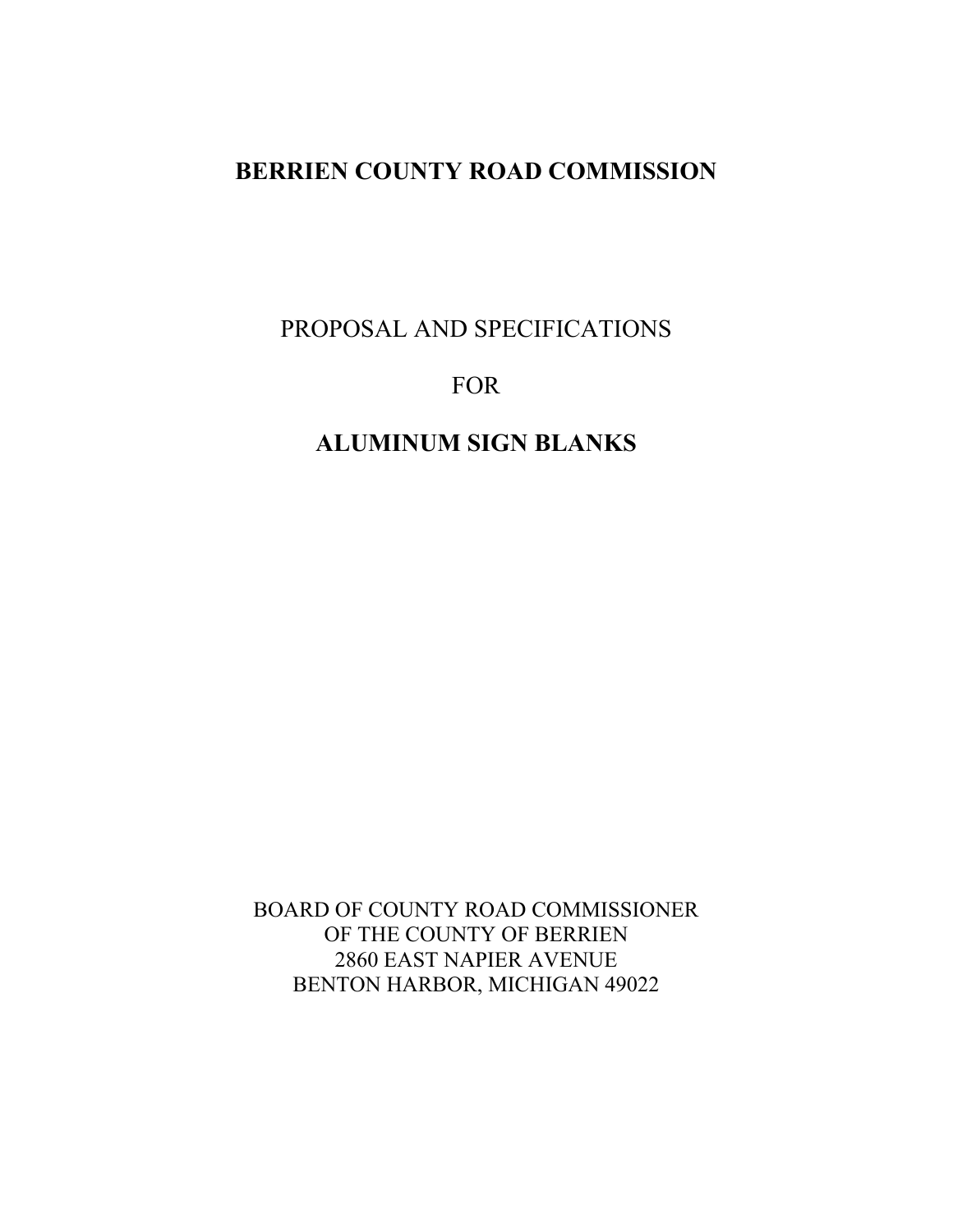### NOTICE TO BIDDERS

Notice is hereby given that sealed bids will be received at the office of the Board of County Road Commissioners of the County of Berrien, 2860 East Napier Avenue, Benton Harbor, Michigan 49022 until **11:00 A.M., THURSDAY, MARCH 16<sup>th</sup>, 2017** at which time and place they will be publicly opened and read aloud for the following:

#### **1. PREFABRICATED SIGNS**

- **2. U-CHANNEL SIGN POSTS, STREET SIGN BRACKETS**
- **3. REFELECTORIZED SIGN FACES, REFLECTORIZED ROLL MATERIAL, HIGH INTENSITY DELINEATORS, NON-REFLECTORIZED ROLL MATERIAL**
- **4. ALUMINUM SIGN BLANKS**
- **5. WATERBORNE PAVEMENT MARKING PAINT**
- **6. GLASS BEADS FOR PAVEMENT MARKING**

All bids will be tabulated and presented to the Board of County Road Commissioners at their next regular meeting.

All bids shall be signed in ink and sealed in an envelope with the name of the item bid upon and the name of the bidder plainly marked on the outside. Specifications and proposal blanks may be obtained at the office of the Berrien County Road Commission.

### **The Road Commission reserves the right to accept or reject any or all bids, to waive defects in a proposal and to award the Bid in any manner deemed to be in the best interest of Berrien County.**

### By The BOARD OF COUNTY ROAD COMMISSIONERS OF THE COUNTY OF BERRIEN

August Zielke Tim Lynch Jess Minks Joseph Margol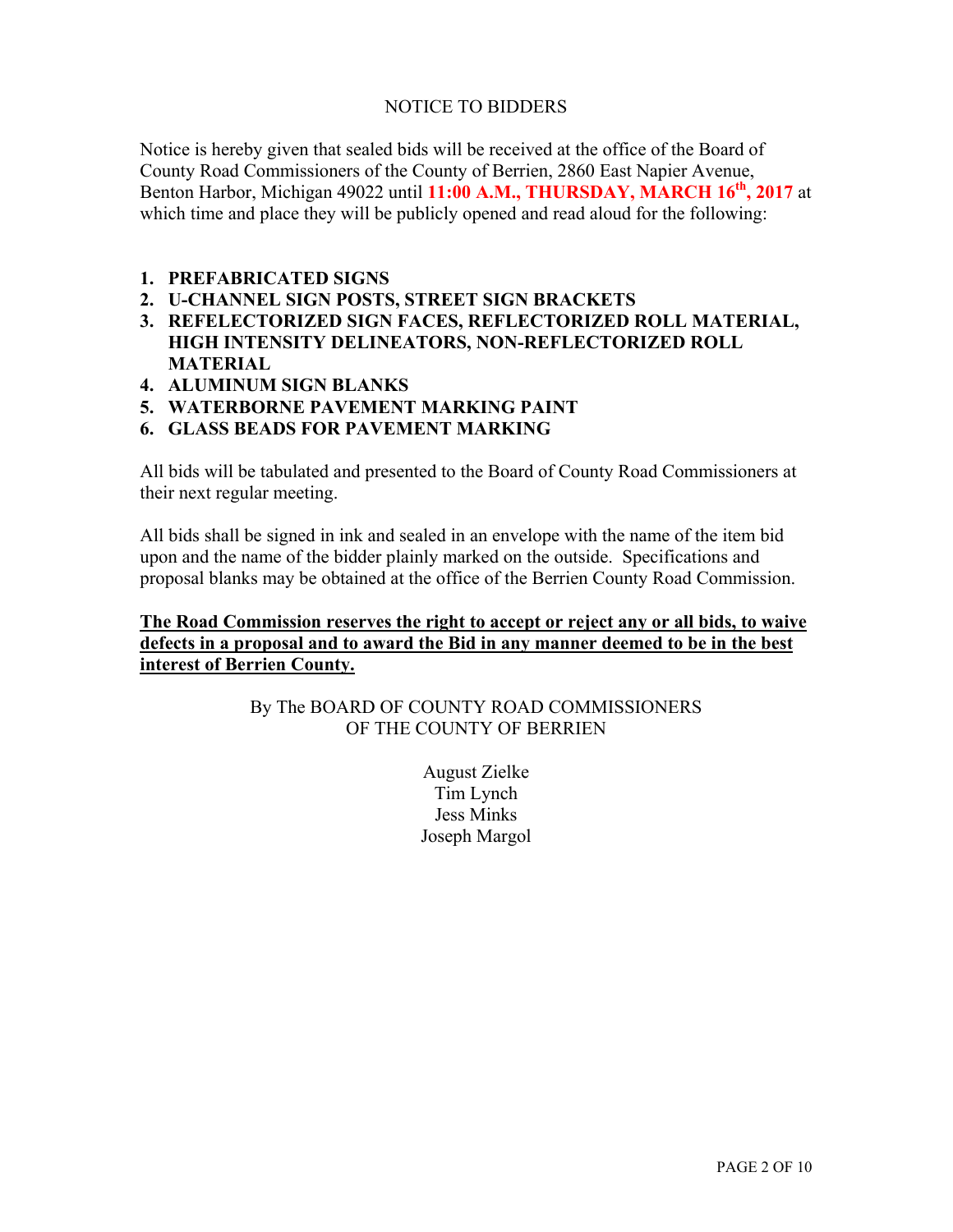### ANNUAL SUPPLY OF ALUMINUM SIGN BLANKS

Orders for the sign blanks will be placed by the Road Commission periodically throughout the year (April 16, 2017 to April 15, 2018). The ordered material **must be delivered within 20 days of receipt of order.** 

Unless otherwise stated in this proposal, all sign blanks, must meet current Michigan Department of Transportation Specifications.

The Quantities given are estimates. The actual quantities ordered will likely vary from these estimates.

If the initial successful bidder demonstrates that they are unable to meet all conditions of this bid, their contract will be withdrawn and given to the next low qualified bidder.

Holes in the aluminum blanks shall be punched as indicated in the attached sketch.

ACCEPTANCE: At time of delivery, the sign blanks will be inspected for their conformance to the before mentioned specifications. Any sign blank failing to meet these specifications will be returned for replacement. Signing a delivery receipt by a member of the Road Commission field personnel does not constitute acceptance.

PRICES: Bid prices will remain in effect until April 15, 2017

The quantities given are estimates. The actual quantities ordered will likely vary from the estimated quantities.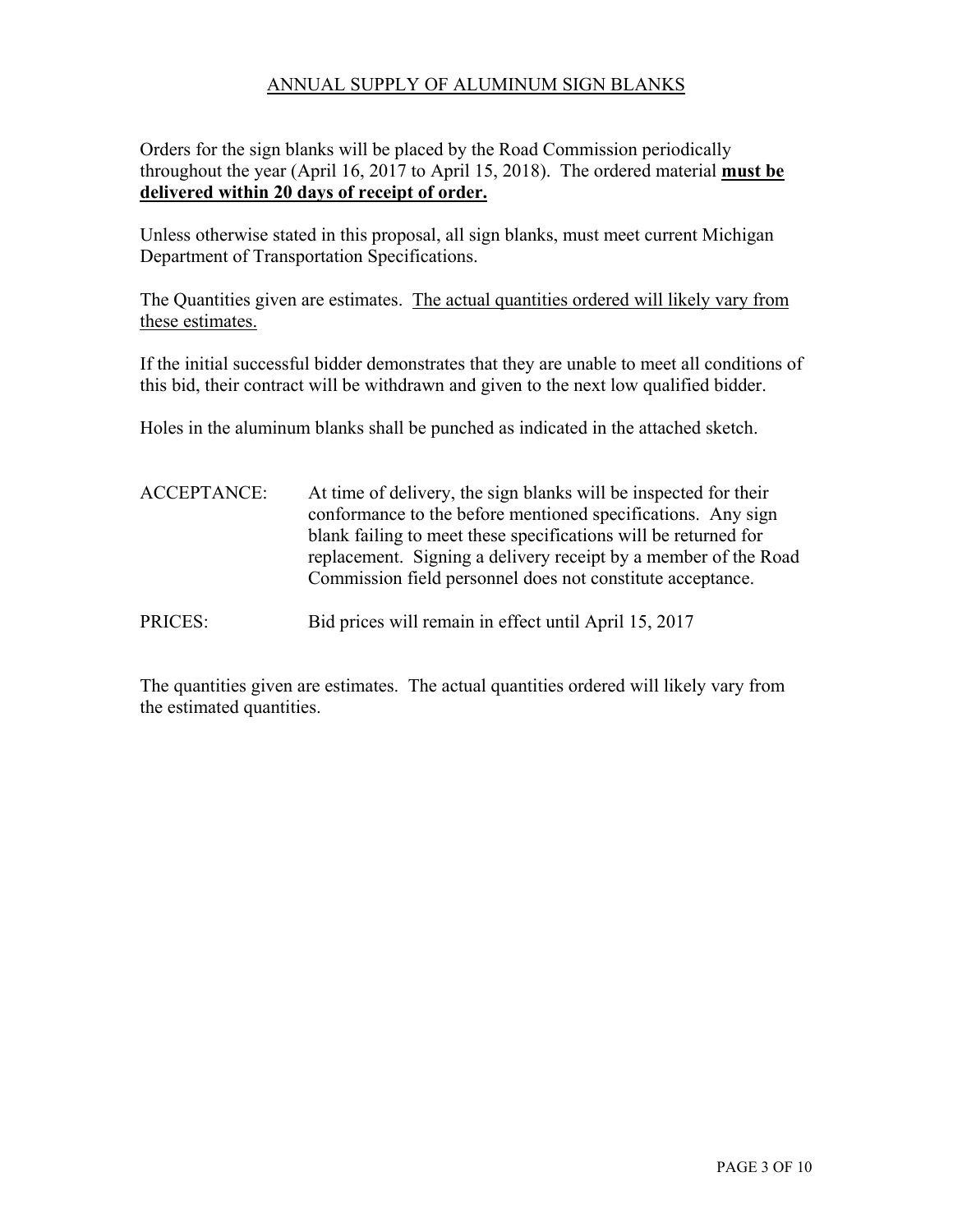# .080 GAUGE FLAT TREATED ALUMINUM SIGN BLANKS

| <b>EST QTY</b> | <b>SIZE</b>     | <b>SHAPE</b>             | <b>UNIT COST</b> | <b>TOTAL</b> |
|----------------|-----------------|--------------------------|------------------|--------------|
| 200            | $30"$ x $30"$   | Octagon                  |                  |              |
| 100            | 36" x 36"       | Octagon                  |                  |              |
| 25             | 36"             | Triangle (Yield)         |                  |              |
| 50             | 24" x 10"       | Rectangle                |                  |              |
| 50             | 24" x 12"       | Rectangle                |                  |              |
| 50             | $12$ " x $18$ " | Rectangle                |                  |              |
| 50             | 30" x 12"       | Rectangle                |                  |              |
| 200            | 24" x 30"       | Rectangle                |                  |              |
| 50             | 48" x 24"       | Rectangle                |                  |              |
| $10\,$         | 48" x 30"       | Rectangle                |                  |              |
| 25             | 24" x 18"       | Rectangle                |                  |              |
| 100            | 18" x 24"       | Rectangle                |                  |              |
| 25             | 36" x 18"       | Rectangle                |                  |              |
| 200            | 30" x 30"       | Diamond                  |                  |              |
| 100            | $36"$ x $36"$   | Diamond                  |                  |              |
| 25             | 36"             | Circle                   |                  |              |
| $25\,$         | $12$ " x 36"    | <b>Obstruction Panel</b> |                  |              |
| 50             | $18"$ x $18"$   | Square                   |                  |              |
| 25             | $18"$ x $18"$   | Diamond                  |                  |              |
| 50             | 24" x 24"       | Square                   |                  |              |
| 25             | 36" x 36"       | Pentagon (School)        |                  |              |
| 25             | $24$ " x 8"     | Rectangle                |                  |              |
|                |                 |                          | <b>TOTAL</b>     |              |

PAGE 4 OF 10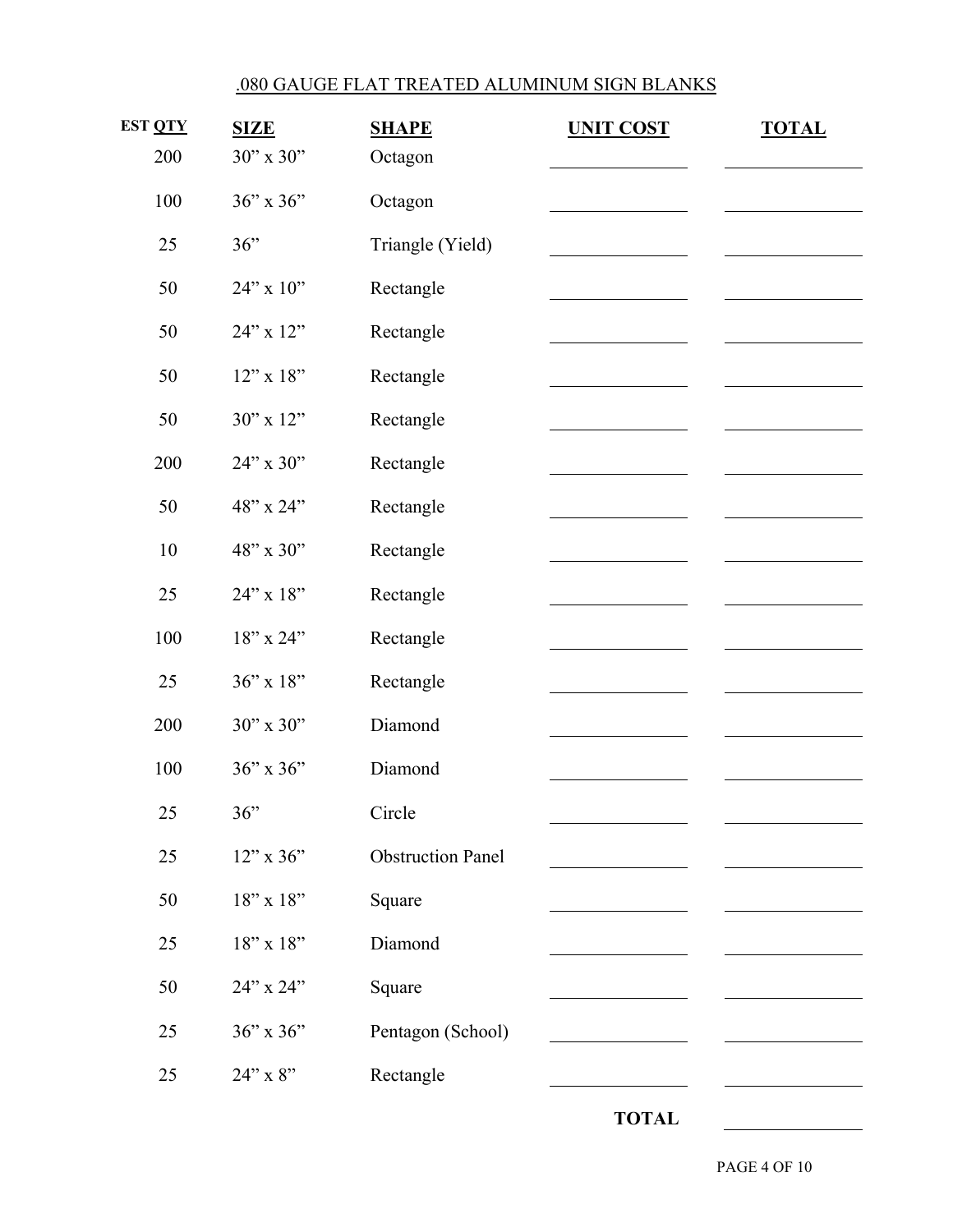# NOTE: PLEASE QUOTE PRICES FOR ALL OF THE PRECEDING ITEMS

| SIGNATURE: (Type or Print Name Also)                                                                                                                                                                                           |
|--------------------------------------------------------------------------------------------------------------------------------------------------------------------------------------------------------------------------------|
| TITLE: NATURE AND TITLES                                                                                                                                                                                                       |
| PHONE NUMBER: University of the contract of the contract of the contract of the contract of the contract of the contract of the contract of the contract of the contract of the contract of the contract of the contract of th |
|                                                                                                                                                                                                                                |
|                                                                                                                                                                                                                                |
|                                                                                                                                                                                                                                |
|                                                                                                                                                                                                                                |
|                                                                                                                                                                                                                                |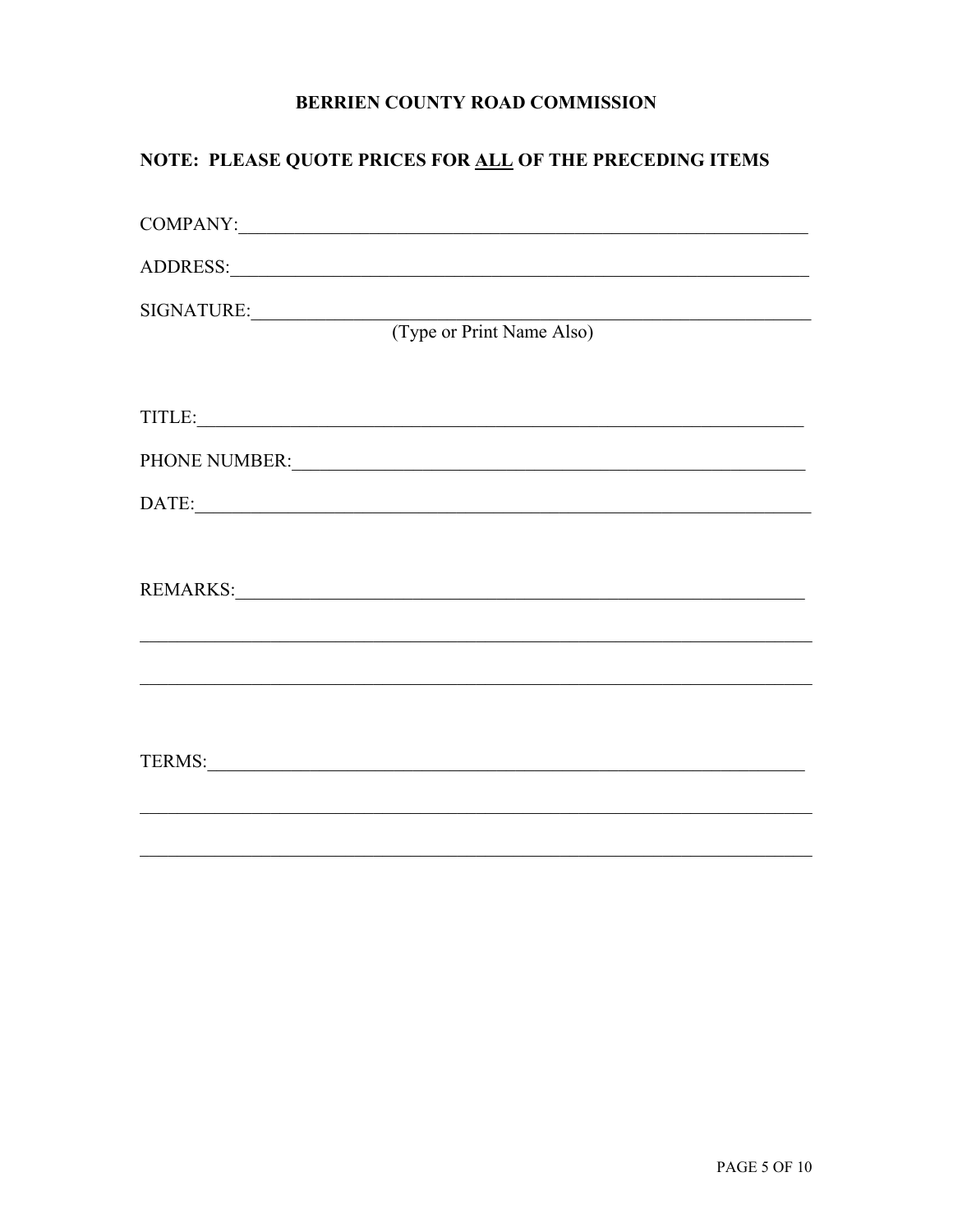### **Aluminum Sign Blanks**

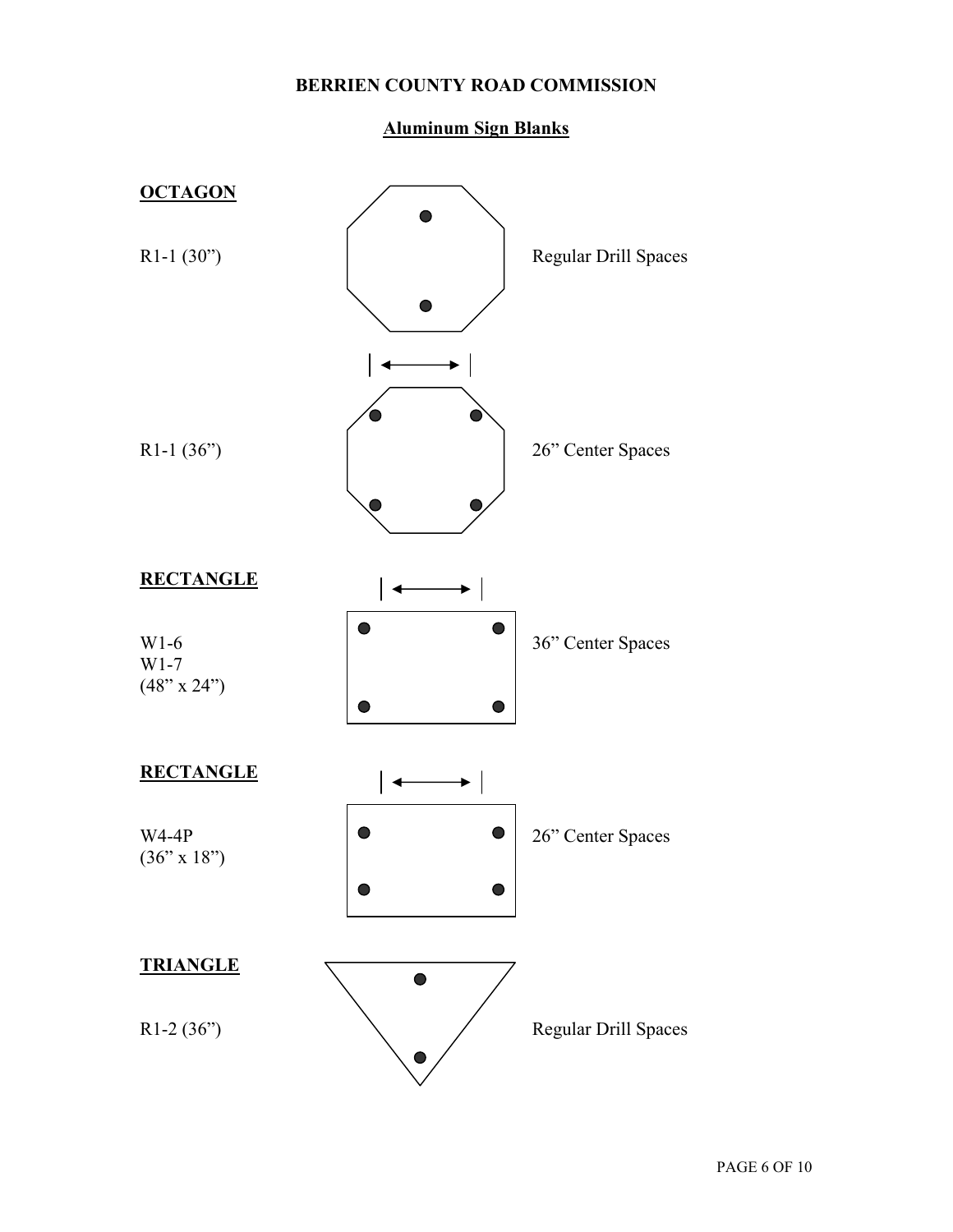### **Aluminum Sign Blanks (Cont.)**

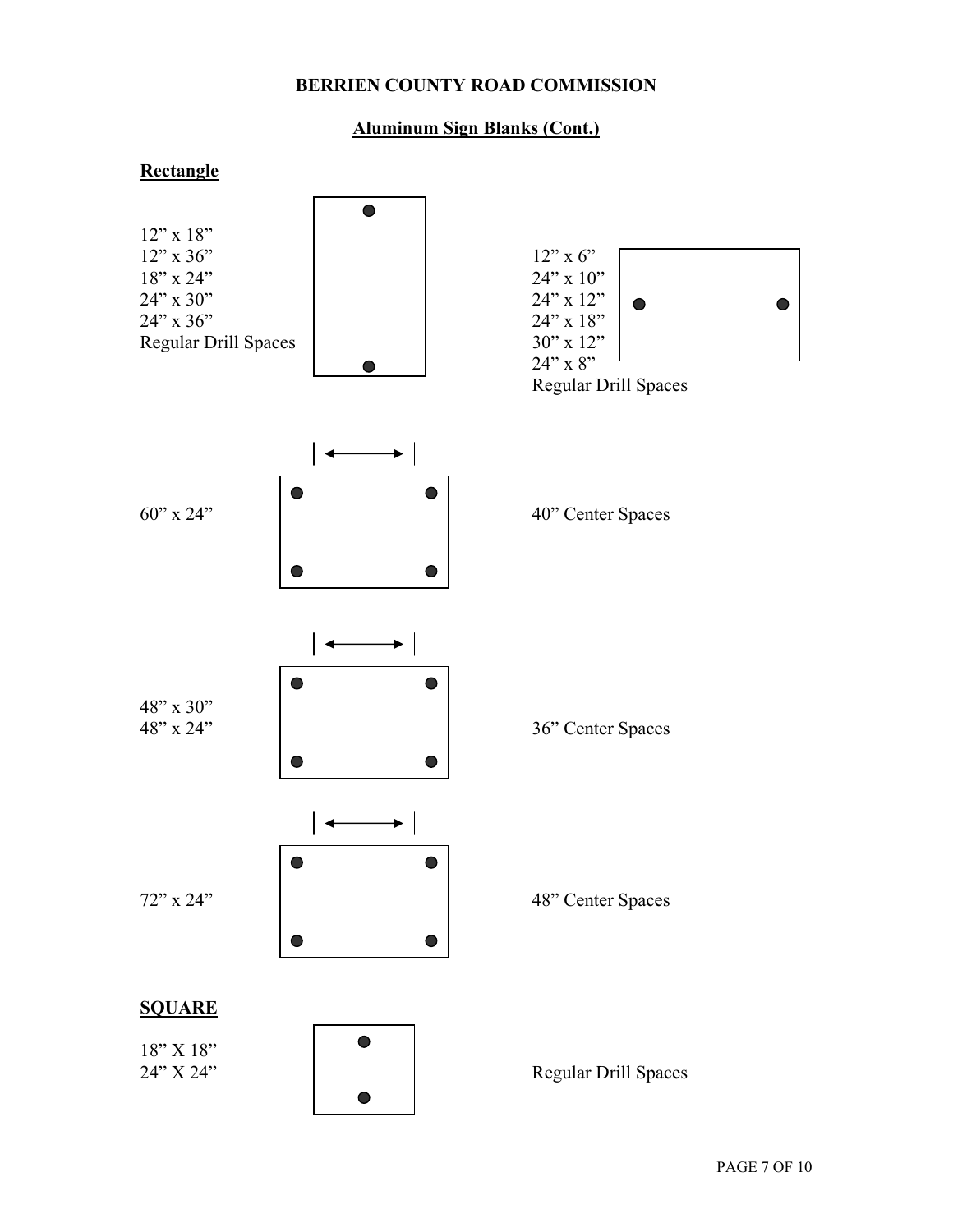# **Aluminum Sign Blanks (cont.)**

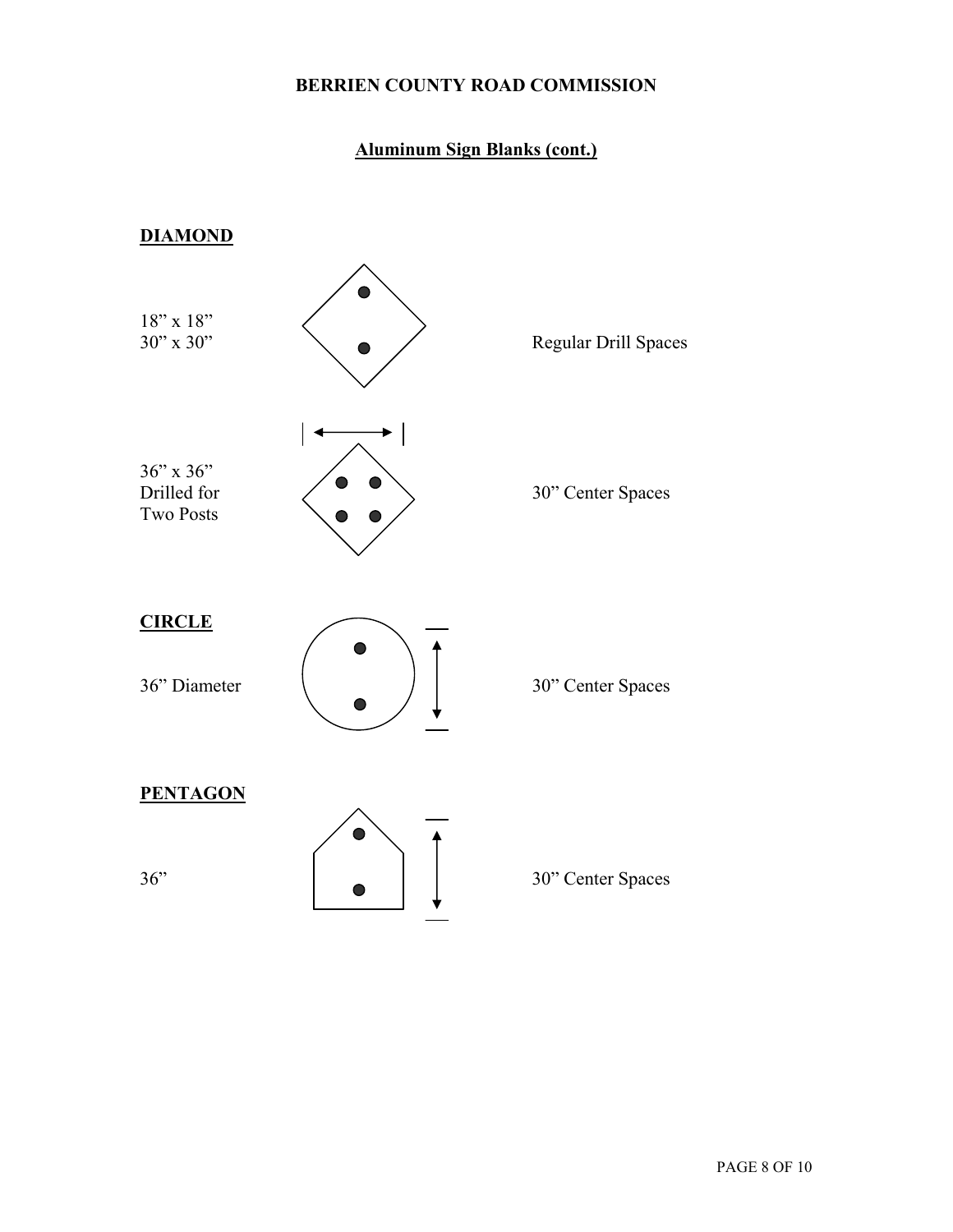## **APPENDIX A**

During the performance of this contract, the contractor, for itself, its assignees and successors in interest (hereinafter referred to as the "contractor") agrees as follows:

- 1. **Compliance with Regulations:** The contractor shall comply with the Regulations relative to non-discrimination in Federally-assisted programs of the Department of Transportation, Title 49, code of Federal Regulations, Part 21 as they may be amended from time to time, (hereinafter referred to as the Regulations), which are herein incorporated by reference and made a part of this contract.
- 2. **Non-discrimination:** The contractor, with regard to the work performed by it during the contract, shall not discriminate on the grounds of race, color, or national origin in the selection and retention of subcontractors, including procurements of materials and leases of equipment. The contractor shall not participate either directly or indirectly in the discrimination prohibited by section 21.5 of the Regulation, including employment practices when the contractor covers a program set forth in Appendix B of the Regulations.
- 3. **Solicitations for Subcontracts, Including Procurements of Materials and Equipment:** In all solicitations either by competitive bidding or negotiation made by the contactor for work to be performed under a subcontract, including procurements of materials or leases of equipment, each potential subcontractor or supplier shall be notified by the contractor of the contractor's obligations under this contract and the Regulations relative to non-discrimination on the grounds of race, color, or national origin.
- 4. **Information and Reports:** The contractor shall provide all information and reports required by the Regulations, or directives issued pursuant thereto, and shall permit access to its books, records, accounts, other sources of information, and its facilities as may be determined by the **BERRIEN COUNTY ROAD COMMISSION** to be pertinent to ascertain compliance with such Regulations or directives. Where any information required of a contractor is in the exclusive possession of another who fails or refuses to furnish this information, the contractor shall so certify to the State highway department, or the Federal Highway Administration as appropriate, and shall set forth what efforts it has made to obtain the information.
- 5. **Sanctions for Non-compliance:** In the event of the contractor's non-compliance with the non-discrimination provisions of this contract, the **BERRIEN COUNTY ROAD COMMISSION** shall impose such contract sanctions as it or the Federal Highway Administration may determine to be appropriate, including, but not limited to:
	- (a) Withholding of payments to the contractor under the contract until the contractor complies, and/or